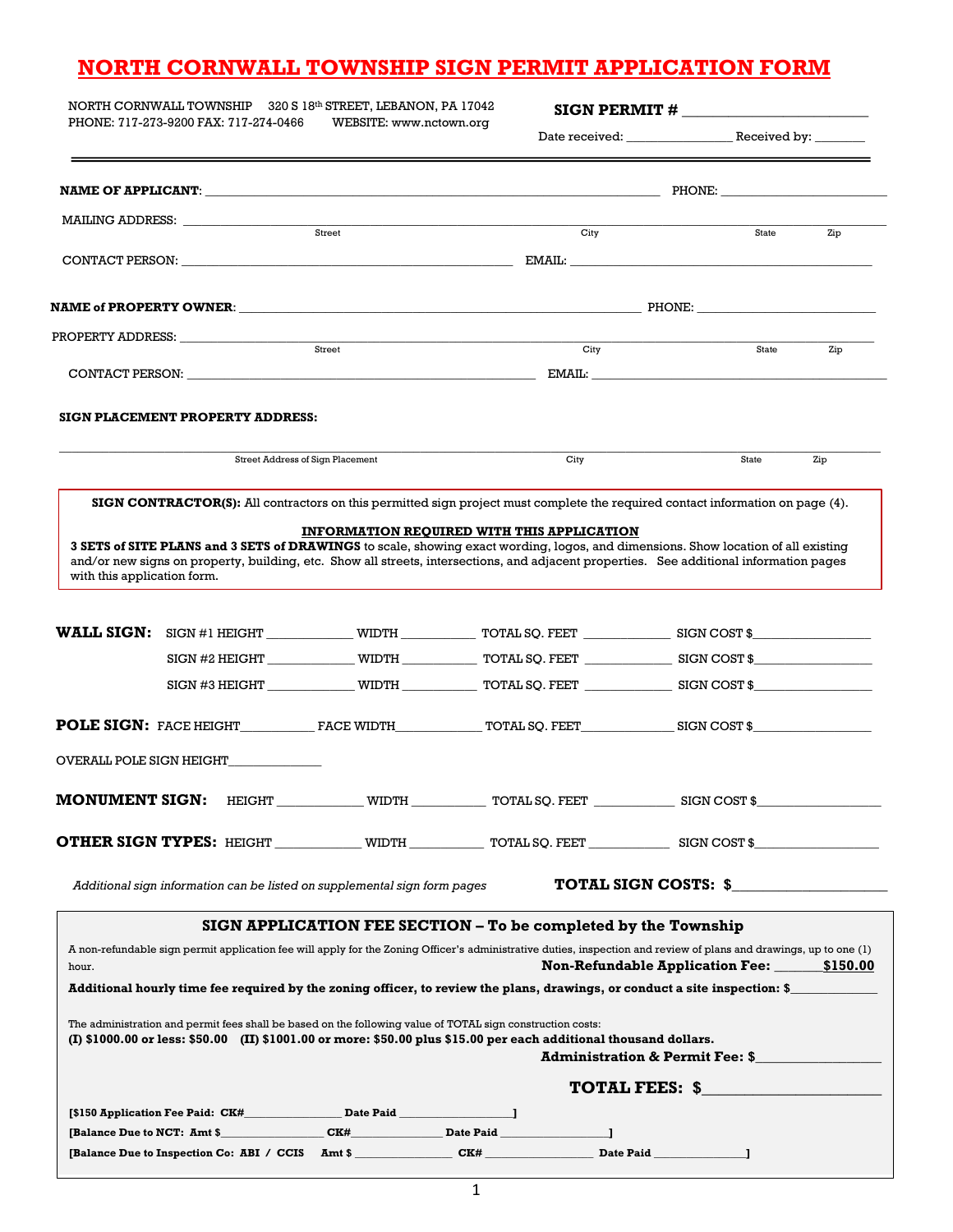All Township Zoning Officer and Administration Fees cover all the costs related to the sign permit application process, which includes the Township's costs of zoning officer & staff time, processing, research, reviews, document filing, meetings with the applicants, etc.

| To be completed by the Applicant<br>Please complete all applicable information required for the type of sign installed.                                                                                                                                                                                                                                            |
|--------------------------------------------------------------------------------------------------------------------------------------------------------------------------------------------------------------------------------------------------------------------------------------------------------------------------------------------------------------------|
|                                                                                                                                                                                                                                                                                                                                                                    |
| *Total footage of all existing signs: ________ *Nature of Work: ___ New Construction ___ Repair *Will signs be removed: _____                                                                                                                                                                                                                                      |
| *Lot's Linear Street Frontage: __________ *Building Frontage Facade Width: _________ Height: _______                                                                                                                                                                                                                                                               |
| *Will this sign be illuminated: _________ *Type of Sign Illumination: _____Internally _____Indirectly _____Dynamic Message Display                                                                                                                                                                                                                                 |
| *Sign front lot setback: _________(feet from road right-of-way) *Rear lot setback: _____(feet) *Each side lot setback: ______/ ______(feet)                                                                                                                                                                                                                        |
| Application form and supporting documents which do not have ALL the required information or is incomplete<br>will be returned to the applicant for correction. All pole signs will require an engineer's sealed drawings.                                                                                                                                          |
| To be completed by the Township's Zoning Officer                                                                                                                                                                                                                                                                                                                   |
| The proposed sign work and use: _______ Complies ________ Does not comply with the Sign Ordinance.                                                                                                                                                                                                                                                                 |
| A Variance / Special Exception / Appeal was granted in ZHB Case No. ____________                                                                                                                                                                                                                                                                                   |
|                                                                                                                                                                                                                                                                                                                                                                    |
|                                                                                                                                                                                                                                                                                                                                                                    |
|                                                                                                                                                                                                                                                                                                                                                                    |
| Zoning District ____________ North Cornwall Township ZONING OFFICER: _______________________________                                                                                                                                                                                                                                                               |
|                                                                                                                                                                                                                                                                                                                                                                    |
| REQUIREMENTS FOR ALL SIGN PERMIT APPLICATIONS                                                                                                                                                                                                                                                                                                                      |
| 1. Have you completed all the above applicable sections of this Sign Application? _____ YES _____<br>NO                                                                                                                                                                                                                                                            |
| 2.<br>If applicable, have you completed all zoning, land development, storm water management, highway<br>occupancy, and any water or sewer requirements? _____ YES _____ NO                                                                                                                                                                                        |
| 3.<br>Have you submitted a drawn to scale site plan include the following?                                                                                                                                                                                                                                                                                         |
| All property lines and setbacks, public streets, right-of-ways, sidewalks, public and private easements, all<br>existing and proposed buildings, proposed improvements, driveways, swimming pools, sheds, and any other<br>accessory structures.<br>$\rule{1em}{0.15mm}$ YES $\rule{1em}{0.15mm}$ NO                                                               |
| Any lot which contains a recorded easement or right-of-way MUST have the following note on the site plan:<br>4.<br>"Nothing shall be placed, planted, set, or installed within the area of the easement that would adversely affect<br>the function of the easement of conflict with the easement agreement." Does this apply to this sign location?<br>$YES$ $MO$ |
| 5. Have you provided information on the sign mechanical, electrical, construction, and installation work to be<br>completed, including any shop drawings? _____ YES _____ NO                                                                                                                                                                                       |
| Have you provided three (3) sets of all documents, including site plans? _____ YES _____<br>NO<br>6.                                                                                                                                                                                                                                                               |
| Have all the required contacts been listed on the contact information page (4)? _____ YES<br>NO<br>7.                                                                                                                                                                                                                                                              |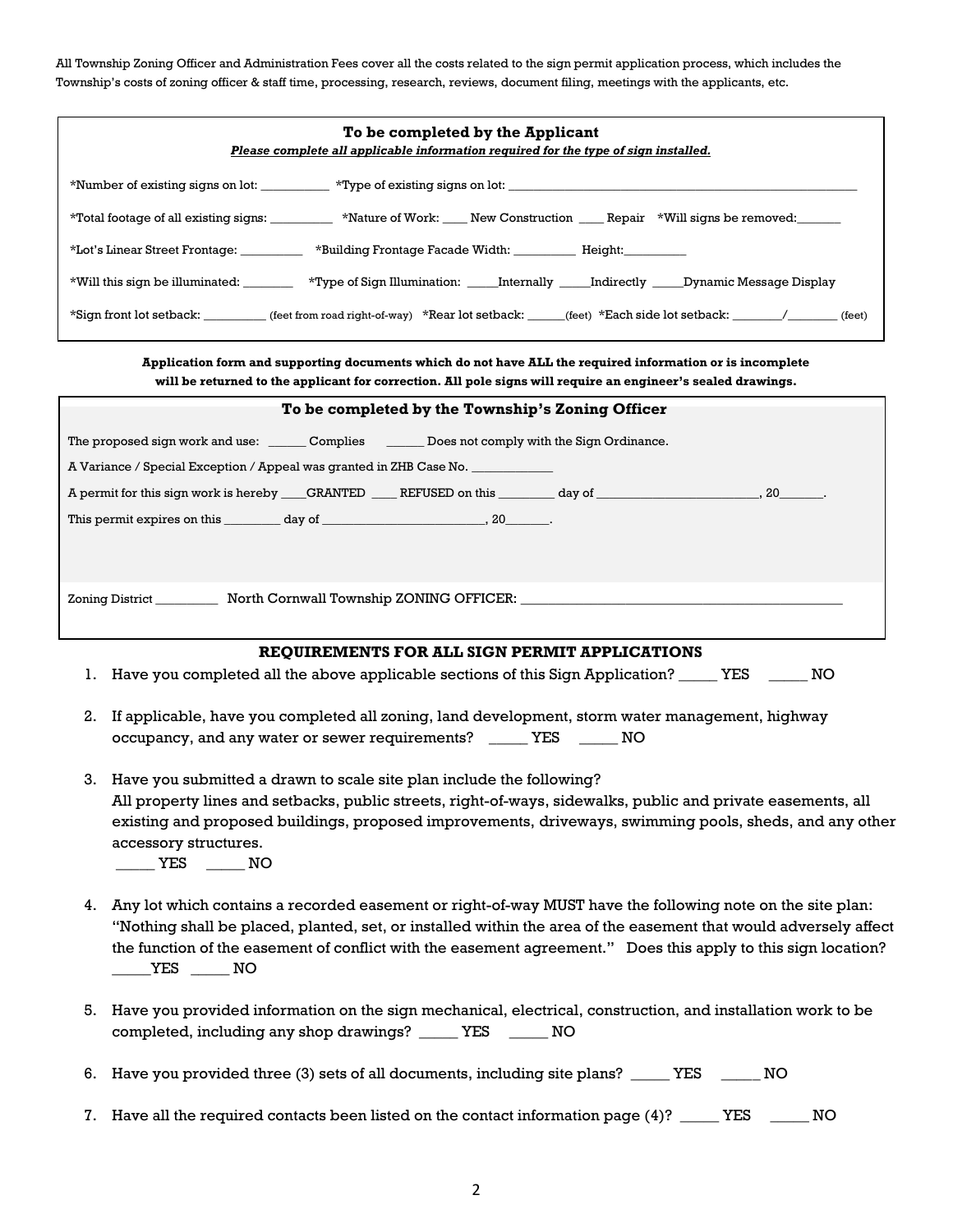8. Have you chosen which UCC Inspector to inspect this sign project? \_\_\_\_\_\_ YES \_\_\_\_\_\_ NO TOWNSHIP'S UNIFORM CONSTRUCTION CODE (UCC) INSPECTORS: *Associated Building Inspections / Commonwealth Code Inspection Service* 

If Yes, please list the Inspector below:

• All signs, hardware, materials, and work must meet all the current UCC regulations, or any other current state, federal, or international building codes, pertaining to this project, and as required, any architect or engineer certifications. Contact your UCC Inspector directly for all the required construction and building code requirements, or any questions you may have regarding your project or inspection cost.

**\_\_\_\_\_\_\_\_\_\_\_\_\_\_\_\_\_\_\_\_\_\_\_\_\_\_\_\_\_\_\_\_\_\_\_\_\_\_\_\_\_\_\_\_\_\_\_\_\_\_\_\_\_\_\_\_\_\_\_\_\_\_\_\_\_\_\_\_\_\_\_\_\_\_\_\_\_\_\_\_\_\_\_\_\_\_\_\_\_\_\_** 

- Applicant or applicant's contractor is responsible for contacting the UCC Inspector and scheduling onsite inspections.
- All UCC Inspection fees are paid by the applicant directly to their UCC Inspector.

**Failure to comply with the required submission and completion of this sign permit application may result in a delay of issuance of a sign permit.**

### **STEP BY STEP SUBMISSION AND APPROVAL PROCESS**

### **Step 1**

After review of all Sign Permit Application submitted forms, and payment of the zoning officer review fee, the Township's Zoning Officer will review the application. Signs installations must meet all current Township Sign and Zoning Ordinances regulations. If approved, the application documents will be forwarded to the UCC Inspector. If the application is denied, the zoning officer will contact you to discuss the reason it does not comply.

### **Step 2**

The UCC Inspector review process has up to 30 days to approve or disapprove the permit.

### **Step 3**

Upon return of the sign application documents from the UCC Inspector to the Township Office, the total costs will be tallied and the applicant will be contacted and informed of the balance payment due, upon pick up of the permit at the Township Office.

### **Step 4**

One set of the approved signed permit plans and attached documents will be returned to the applicant, with a sign posting permit card. The sign permit must be posted and visible from the public street or right-of-way. The approved set must remain on the job-site until final inspection and Certificate of Use and Occupancy has been issued.

**I have read, understand, and agree to comply with the above information.**

**\_\_\_\_\_\_\_\_\_\_\_\_\_\_\_\_\_\_\_\_\_\_\_\_\_\_\_\_\_\_\_\_\_\_\_\_\_\_\_\_\_\_\_\_\_\_\_\_\_\_\_\_\_\_\_\_\_ Signature of Applicant or Responsible Party**

 **\_\_\_\_\_\_\_\_\_\_\_\_\_\_\_\_\_\_\_\_\_\_\_\_\_\_\_\_\_\_ Date**